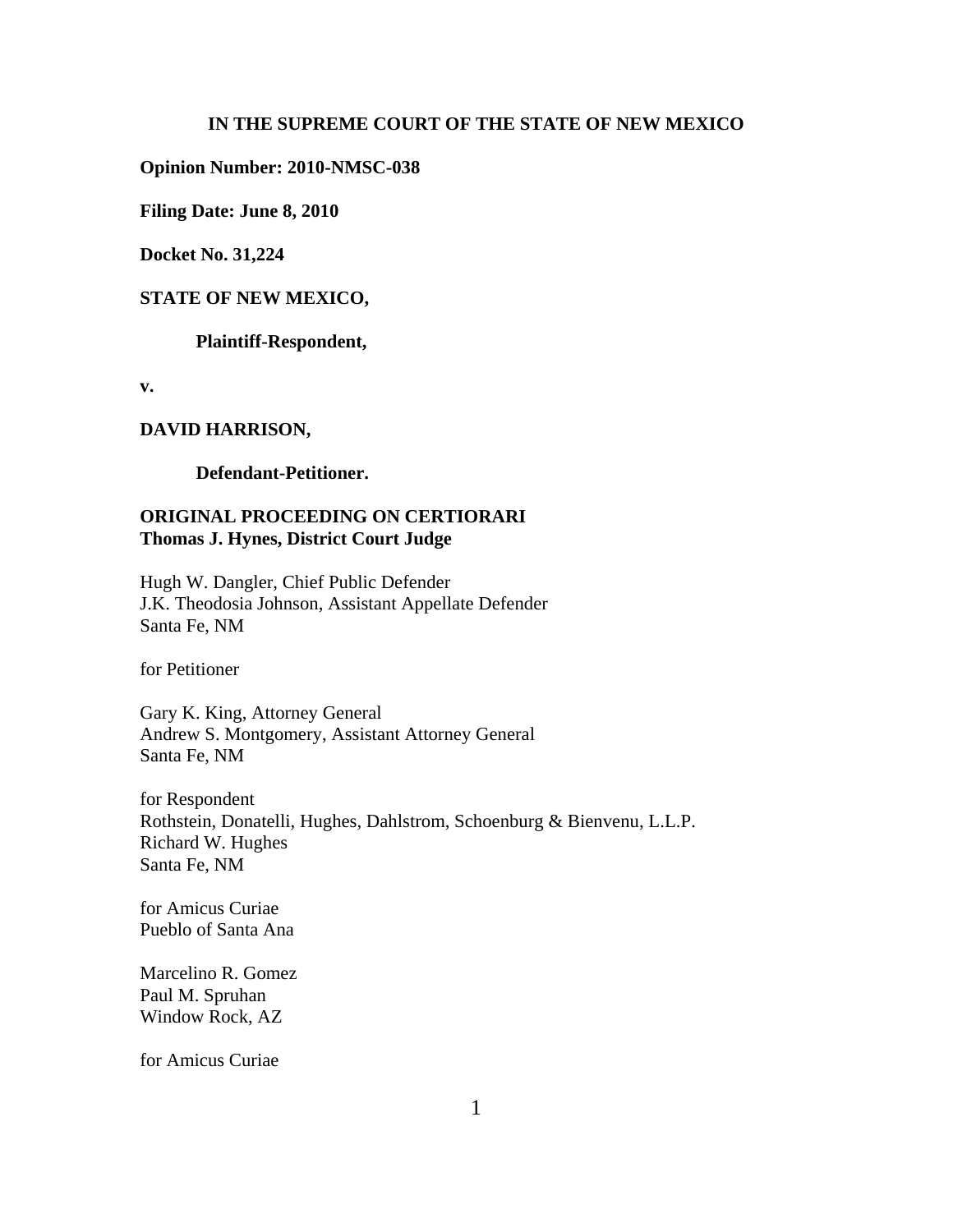#### **OPINION**

#### **MAES, Justice.**

**{1}** In this appeal, we must determine whether a state, county, or local peace officer,1 who is not cross-commissioned with the Bureau of Indian Affairs (BIA) or an Indian nation, tribe, or pueblo, *see* NMSA 1978, § 29-1-11 (2005), has the authority to pursue an Indian into Indian country to investigate an off-reservation crime committed in the officer's presence. We conclude that state officers have the authority to enter Indian country to investigate off-reservation crimes committed by Indians, so long as their investigation does not infringe on tribal sovereignty by circumventing or contravening a governing tribal procedure. Because the state officer's investigation in this case did not circumvent or contravene any governing tribal procedures codified in the Navajo Nation Code, we affirm the conviction of David Harrison (Defendant) for driving while intoxicated (DWI) in violation of NMSA 1978, Section 66-8-102 (1953, as amended through 2005).

## **I. FACTS AND PROCEDURAL HISTORY**

**{2}** On August 31, 2005, at approximately 10:30 a.m., Emerson T. Charley, Jr., a deputy with the San Juan County Sheriff's Office, was on patrol duty on County Road 6675 in San Juan County, New Mexico. Deputy Charley was driving east on the county road when he noticed a westbound vehicle traveling at a high rate of speed. Using his radar, Deputy Charley determined that the vehicle was traveling fifty-six miles per hour in a thirty-five miles per hour zone. Deputy Charley engaged the emergency lights on his patrol car, turned around, and followed the vehicle "to let the driver know that [he] was actually going to try to stop him." After the vehicle failed to yield, Deputy Charley activated and changed the tone of his siren to get the driver's attention. However, the vehicle continued driving westbound, crossing a bridge that separates San Juan County from the Navajo Reservation. While crossing the bridge, Deputy Charley observed a large clear bottle containing yellow liquid being tossed out of the passenger side window. The vehicle finally stopped one-third of a mile into the Navajo Reservation.

**{3}** Deputy Charley approached the vehicle and noticed that the driver, Defendant, had blood-shot, watery eyes and smelled moderately of alcoholic beverage. Deputy Charley asked Defendant what he had thrown out of the passenger side window, and Defendant responded that it was a bottle of Budweiser. At this point, Deputy Charley asked Defendant to exit the vehicle and perform a series of field sobriety tests. First, Defendant performed the walk and turn test, during which Deputy Charley observed two clues of

<sup>&</sup>lt;sup>1</sup>For ease of reference, we hereinafter refer collectively to state, county, and local peace officers as "state officers."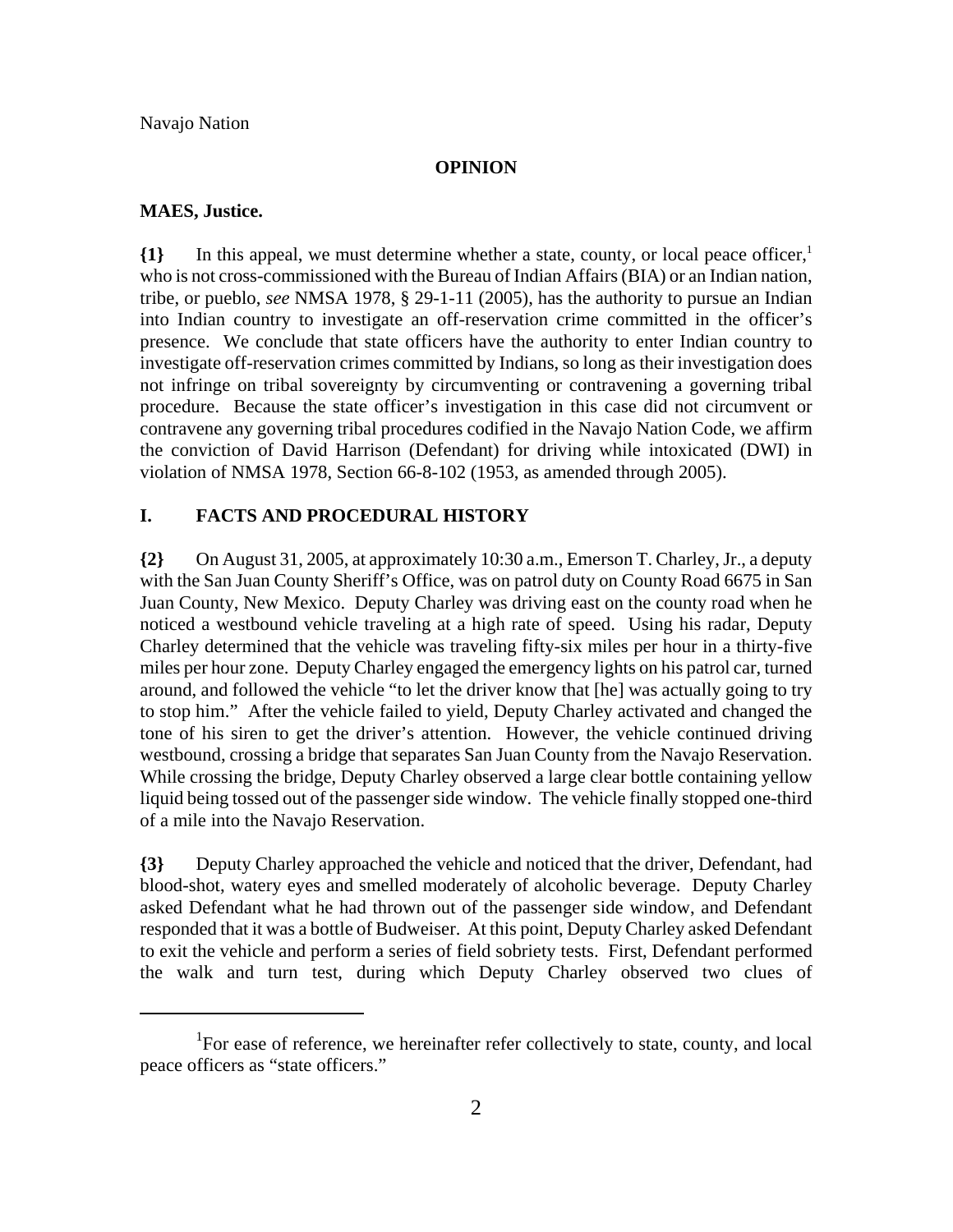impairment—Defendant miscounted and used his arms for balance. Second, Defendant performed the one-legged stand test, during which Deputy Charley again observed two clues of impairment—Defendant miscounted and dropped his foot three times. On the basis of his training and experience as a patrol officer, Deputy Charley determined that Defendant had been driving while intoxicated.

**{4}** At some point during the stop, Deputy Charley learned that Defendant was a member of the Navajo Nation. Deputy Charley knew that he had no authority to arrest a Navajo Nation member on the Navajo Reservation, so he contacted the Navajo Police Department for assistance. However, the Navajo Police Department was unable to provide assistance, and Deputy Charley testified that "the only thing [he] could do was have [Defendant] try to find a ride. [Defendant] attempted to make a phone call, wasn't able to find somebody, and he decided he was going to walk back to some family's residence."

**{5}** Deputy Charley subsequently secured an arrest warrant, which was executed in compliance with Navajo Nation Code requirements. Defendant was charged by criminal complaint in state court with a fourth or subsequent offense of DWI contrary to Section 66- 8-102. Following a jury trial, Defendant was convicted of DWI and sentenced to three years of imprisonment.

**{6}** Defendant appealed from the judgment of the trial court to the Court of Appeals, claiming that "the evidence of his performance on field sobriety tests should have been suppressed because they were administered by a state police officer who is not crosscommissioned with the Bureau of Indian Affairs (BIA) or the Navajo Nation, Defendant is Navajo, and the tests were administered following a stop on the Navajo Nation." *State v. Harrison*, 2008-NMCA-107, ¶ 1, 144 N.M. 651, 190 P.3d 1146. The Court of Appeals acknowledged that Deputy Charley lacked the authority to arrest Defendant on the Navajo Reservation, but nonetheless concluded that he "had authority to stop Defendant on the Navajo Reservation to investigate the traffic offense he observed off the Navajo Reservation and to determine if Defendant was a member of the Navajo Nation." *Id.* ¶¶ 8, 11; *see United States v. Patch*, 114 F.3d 131, 133-34 (9th Cir. 1997). The Court further concluded that the field sobriety tests did not violate the Fourth Amendment to the United States Constitution because Defendant performed the tests voluntarily. *Harrison*, 2008-NMCA-107, ¶ 14. Accordingly, the Court held that Defendant's jurisdictional claim was moot and affirmed Defendant's conviction and sentence. *Id.* ¶¶ 14, 16.

**{7}** We granted Defendant's petition for writ of certiorari pursuant to NMSA 1978, Section 34-5-14(B) (1972) and Rule 12-502 NMRA to determine whether a state officer, who is not cross-commissioned with the BIA or the Navajo Nation, has the authority to enter the Navajo Reservation and investigate an off-reservation crime committed by a member of the Navajo Nation. *State v. Harrison*, 2008-NMCERT-008, 145 N.M. 255, 195 P.3d 1267.

## **II. DISCUSSION**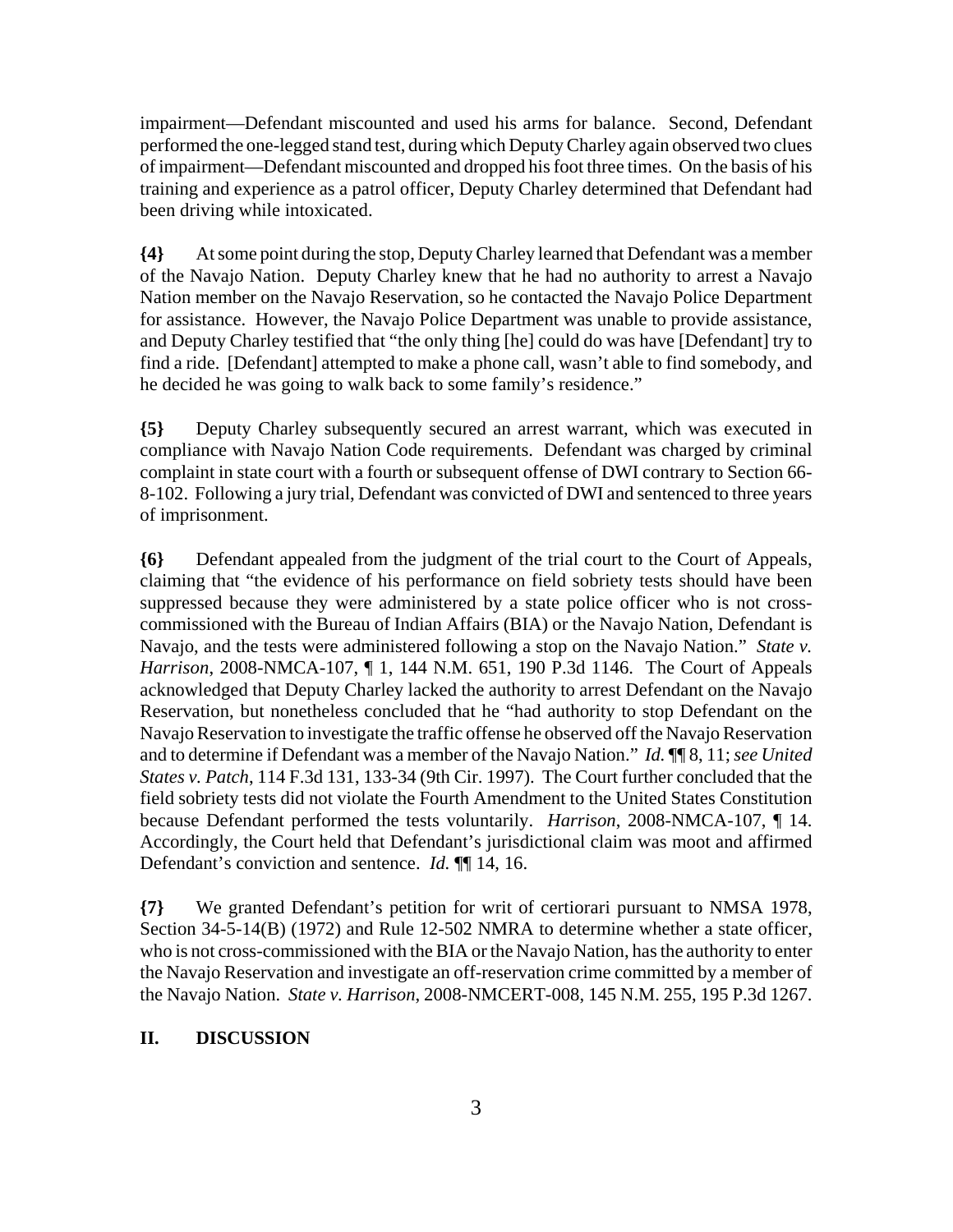**{8}** Defendant committed the crime of DWI on both state and tribal land. However, Deputy Charley acquired the evidence supporting Defendant's DWI conviction from a traffic stop and investigation conducted exclusively in Indian country.<sup>2</sup> Defendant and Amici Curiae, the Navajo Nation and the Pueblo of Santa Ana, concede that Deputy Charley had the authority to stop Defendant in Indian country and detain him pending the arrival of the Navajo police. However, they argue that Deputy Charley exceeded the scope of his authority by conducting a brief criminal investigation in Indian country, which included the administration of field sobriety tests. Additionally, the Pueblo of Santa Ana claims that Deputy Charley's administration of field sobriety tests constituted a de facto arrest, which violated tribal sovereignty under New Mexico law.

**{9}** The authority of state officers to investigate off-reservation crimes in Indian country is a question of law, which we review de novo. *See State v. Ochoa*, 2008-NMSC-023, ¶ 10, 143 N.M. 749, 182 P.3d 130 (2008) ("The application and interpretation of law is subject to a de novo review."). Although our state judiciary has addressed this issue before, our analysis is also guided by federal law, because "the laws of the United States 'shall be the supreme Law of the Land; and the Judges in every State shall be bound thereby. . . .'" *State v. Romero*, 2006-NMSC-039, ¶ 7, 140 N.M. 299, 142 P.3d 887 (quoting U.S. Const. art. VI, cl. 2); *see also Cohen's Handbook of Federal Indian Law* § 5.01[1] (Nell Jessup Newton ed. 2005) ("The supremacy clause ensures that laws regulating Indian affairs and treaties with tribes supersede conflicting state laws or state constitutional provisions.").

#### **A. Preservation**

**{10}** "To preserve a question for review it must appear that a ruling or decision by the district court was fairly invoked . . . ." Rule 12-216(A) NMRA. "Matters outside the record present no issue for review." *State v. Smith*, 92 N.M. 533, 536, 591 P.2d 664, 667 (1979). As the appellant, it is Defendant's burden to provide this Court with a brief statement "explaining how the issue [on appeal] was preserved in the court below, with citations to authorities, record proper, transcript of proceedings or exhibits relied on." Rule 12-  $213(A)(4)$  NMRA. "When an issue is not preserved in this manner, our review generally is limited to consideration of jurisdictional questions, issues of general public interest, or matters involving fundamental error or fundamental rights of a party." *State v. Foster*, 1999-NMSC-007, ¶ 47, 126 N.M. 646, 974 P.2d 140; *see also* Rule 12-216(B).

**{11}** Defendant's brief-in-chief fails to include the requisite statement regarding preservation. However, the trial transcript reveals that, at the beginning of the trial, Defendant requested and received a continuing objection on his "Motion to Suppress Evidence based on the fact that [Defendant] was pulled over on the reservation." The record proper and trial transcript contain no further information regarding Defendant's suppression

 $2$ It is undisputed that the Navajo Nation satisfies the statutory definition of "Indian" country" set forth in 18 U.S.C. § 1151 (2006).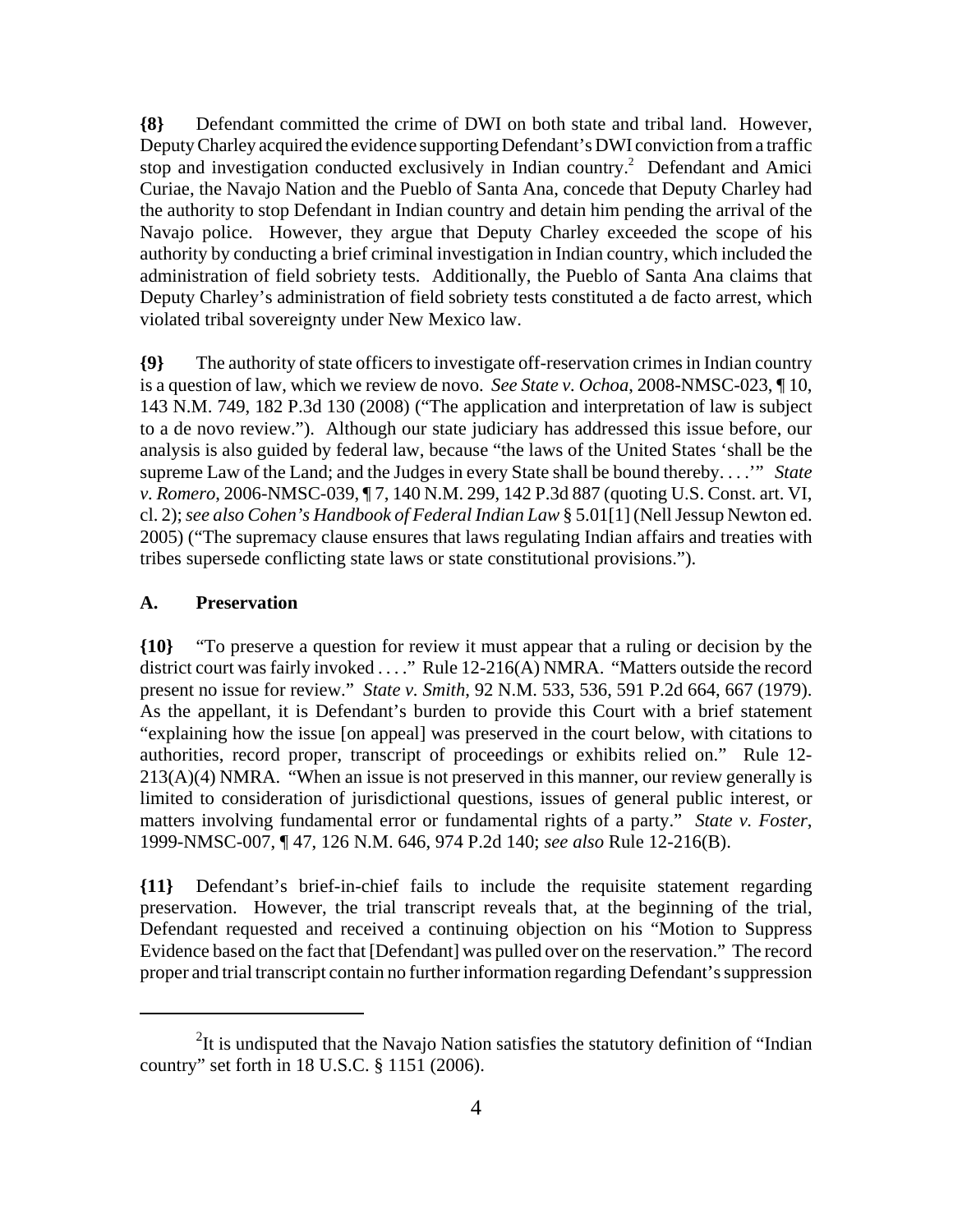motion or the trial court's ruling. Thus, on the record before us, we do not know what evidence Defendant sought to suppress, the basis for the trial court's ruling, or whether the challenged evidence ultimately was presented to the jury. In the absence of such information, we are compelled to conclude that Defendant's claim was not preserved for appellate review.

**{12}** Nonetheless, we exercise our discretion under Rule 12-216(B) "to consider an issue not preserved below under the general public interest exception." *State v. Pacheco*, 2007- NMSC-009, ¶ 11, 141 N.M. 340, 155 P.3d 745. "Although this exception should be used sparingly," *id.*, we do so in this case because of the important public interest in defining the state's authority to pursue an Indian into Indian country to investigate off-reservation crimes. In the absence of guidance from this Court, state officers run the risk of infringing on tribal sovereignty, a result which cannot be sanctioned. *Farmington v. Benally* (*Benally II*), 119 N.M. 496, 499, 892 P.2d 629, 632 (Ct. App. 1995). Accordingly, we review the merits of Defendant's claim on appeal.

## **B. State Criminal Jurisdiction in Indian Country**

**{13}** "As a general principle, a state does not have jurisdiction over crimes committed by an Indian in Indian country." *State v. Frank*, 2002-NMSC-026, ¶ 12, 132 N.M. 544, 52 P.3d 404. However, a state generally has jurisdiction over crimes committed by an Indian off the reservation. *See State v. Quintana*, 2008-NMSC-012, ¶ 9, 143 N.M. 535, 178 P.3d 820; *Blatchford v. Gonzales*, 100 N.M. 333, 339, 670 P.2d 944, 950 (1983); *see also Kake v. Egan*, 369 U.S. 60, 75 (1962) ("It has never been doubted that States may punish crimes committed by Indians, even reservation Indians, outside of Indian country."). When a crime occurs both inside and outside of Indian country, state courts acquire concurrent jurisdiction with tribal and federal courts. *See State v. Clark*, 2000-NMCA-052, ¶ 5, 129 N.M. 194, 3 P.3d 689 ("New Mexico has historically held that it . . . has jurisdiction over crimes that [begin in Indian country and] continue into State territory."); *Cohen's*, *supra*, § 9.06 ("Most courts addressing this issue have concluded that when a crime occurs both inside and outside of Indian country, state courts acquire concurrent jurisdiction over the crimes that occurred at least partially within the state's territorial jurisdiction.").

**{14}** Although a state lacks jurisdiction over crimes committed by *Indians* in Indian country, a state has limited jurisdiction over crimes committed by *non-Indians* in Indian country. Specifically, a state has jurisdiction over "crimes by non-Indians against non-Indians . . . and victimless crimes by non-Indians." *Solem v. Bartlett*, 465 U.S. 463, 465 n.2 (1984) (citation omitted); *see also Draper v. United States*, 164 U.S. 240, 245 (1896) (holding that the states have exclusive jurisdiction over the murder of a non-Indian by a non-Indian in Indian country); *United States v. McBratney*, 104 U.S. 621, 624 (1881) (same). Because most traffic offenses are victimless crimes, "in which neither an Indian nor Indian property is involved," the states have subject matter jurisdiction to adjudicate these offenses in state court. *Cohen's*, *supra*, § 9.03[1]; *see also State v. Warner*, 71 N.M. 418, 421-22, 379 P.2d 66, 68-69 (1963) (holding that DWI is a victimless crime and, therefore, the state had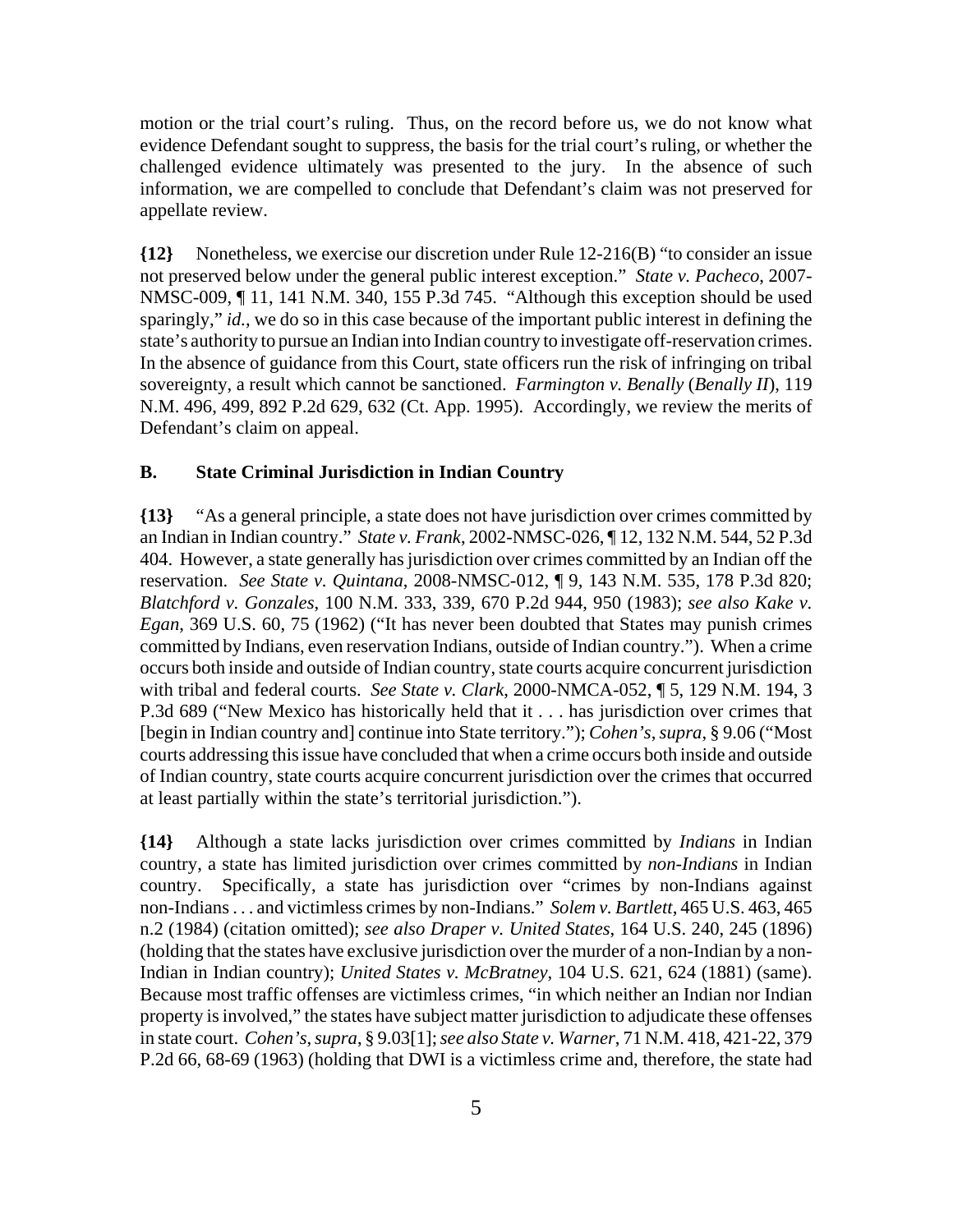jurisdiction to arrest and prosecute a non-Indian defendant who committed the offense of DWI in Indian country). *But see State v. Branham*, 2004-NMCA-131, ¶¶ 2, 16, 136 N.M. 579, 102 P.3d 646 (holding that a state police officer had no authority to arrest and charge the non-Indian defendant with the crimes of DWI, driving with a suspended or revoked license, resisting, evading or obstructing an officer, and speeding because those crimes were committed in Indian country).

## **1. State Officer's Authority to Stop a Vehicle in Indian Country**

**{15}** We are not bound by Defendant's and Amici Curiae's concession regarding Deputy Charley's authority to stop Defendant's vehicle in Indian country. *Foster*, 1999-NMSC-007, ¶ 25. Accordingly, we take this opportunity to examine a state officer's authority to stop a vehicle in Indian country for a traffic violation committed in the officer's presence.

**{16}** We find the Ninth Circuit Court of Appeals' opinion in *Patch* to be instructive. The defendant in *Patch* was Indian, and "[a]ll material acts, including the alleged traffic violation, took place in Indian country." 114 F.3d at 132. The state police officer pursued the defendant's vehicle to determine "whether the driver was a tribal member, whom [the officer] had no authority to arrest, or a nonmember, whom he could arrest for traffic violations on a state highway." *Id.* at 132-33. The defendant refused to stop, but drove to his sister's house, where a physical altercation between the defendant and the officer ensued. *Id.* at 133. As a result, the defendant was charged with simple assault in violation of 18 U.S.C. § 113(a)(5) (1994). On appeal, the defendant claimed that the state police officer had no authority to pursue and stop his vehicle in Indian country. *Patch*, 114 F.3d at 134.

**{17}** The Ninth Circuit Court of Appeals noted that, "[a]s a practical matter, without a stop and inquiry, it is impossible for [a state] officer to tell who is operating an offending vehicle." *Id.* at 133-34. The Court held that such a stop and inquiry is a logical application of *Terry v. Ohio*, 392 U.S. 1 (1968), because the state officer

needed to make only a brief stop to ascertain [the defendant's] identity. Such a stop would be a brief, limited detention to ask one question. Like the stop in *Terry*, its purpose would further a legitimate law enforcement objective: to determine whether the suspect was a tribal member. [The state officer] had the authority under *Terry* to stop vehicles . . . to determine his jurisdiction to issue a citation.

*Patch*, 114 F.3d at 134.; *cf. State v. Schmuck*, 850 P.2d 1332, 1335 (Wash. 1993) (en banc) (holding that tribal sovereignty "necessarily includes the authority to stop a driver on the reservation to investigate a possible violation of tribal law and determine if the driver is an Indian, subject to the jurisdiction of that law").

**{18}** We agree with the conclusion of the Ninth Circuit Court of Appeals that a state officer has the authority to stop an offending vehicle in Indian country to determine whether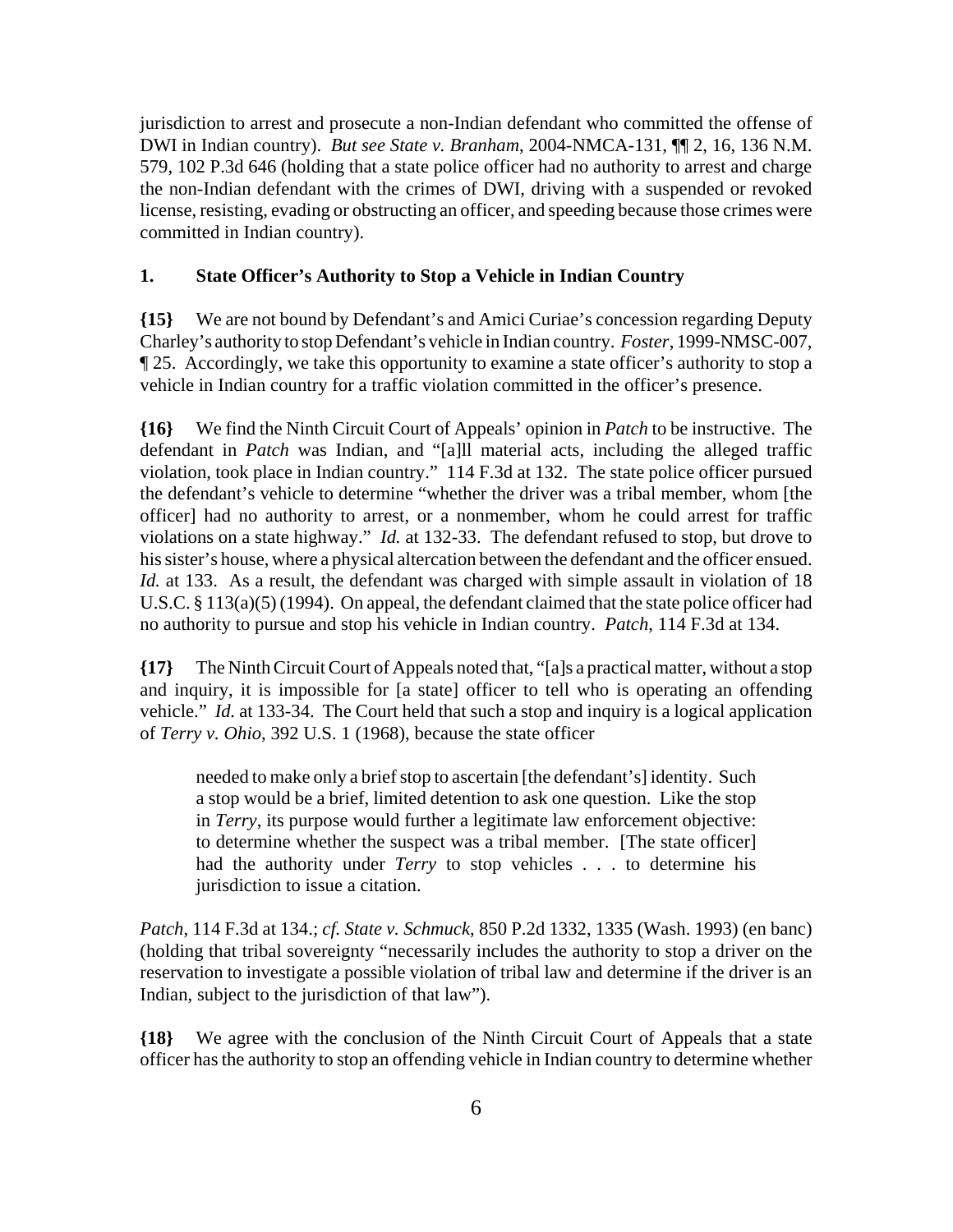the officer has jurisdiction to investigate and enforce violations of the traffic code. *Patch*, 114 F.3d at 134. In this case, Deputy Charley observed Defendant speeding off-reservation and throwing a clear bottle of yellow liquid out the passenger side window of his vehicle. Accordingly, Deputy Charley had the authority to stop Defendant's vehicle on the Navajo Reservation to determine the scope of his authority to investigate the off-reservation traffic offenses committed in his presence.

## **2. Scope of a State Officer's Authority to Investigate in Indian Country an Off-Reservation Traffic Offense Committed by an Indian**

**{19}** Having determined that Deputy Charley had the authority to stop Defendant's vehicle in Indian country, we next address the scope of Deputy Charley's authority to investigate the off-reservation traffic offenses committed in his presence. The scope of a state officer's investigative authority in Indian country necessarily is dependent on the scope of the state's criminal jurisdiction, which, in turn, is dependent on two factors: (1) whether the defendant is Indian or non-Indian, and (2) whether the traffic violation occurred inside or outside of Indian country. *See Cohen's*, *supra*, § 9.07 ("The investigative authority of officers is . . . generally limited to the criminal jurisdiction of their government."). If the defendant is *non-Indian* and the traffic offense was victimless in nature, then the state officer has full authority to conduct a complete criminal investigation, regardless of whether the violation occurred *inside or outside* of Indian country. *See Oliphant v. Suquamish Indian Tribe*, 435 U.S. 191, 212 (1978) ("Indian tribes do not have inherent jurisdiction to try and to punish non-Indians."), *superseded in part by statute on other grounds as stated in United States v. Lara*, 541 U.S. 193, 205-07 (2004). This is because the state has criminal jurisdiction over crimes committed by non-Indians outside of Indian country and victimless crimes committed by non-Indians inside of Indian country. However, if the defendant is *Indian* and the traffic offense occurred *inside* of Indian country, as in *Patch*, then the state officer's investigative authority is limited to ascertaining the defendant's identity and detaining the defendant pending the arrival of the proper authorities. *See Patch*, 114 F.3d at 134. This is because the state lacks jurisdiction over crimes committed by Indians inside of Indian country.

**{20}** The more complicated question, and the one presented in this case, is the scope of a state officer's authority to investigate traffic offenses committed by an *Indian outside of Indian country*. As previously explained, the state has jurisdiction over off-reservation crimes committed by Indians. However, a state officer's investigative authority in Indian country necessarily is limited by tribal sovereignty; i.e., "the right of reservation Indians to make their own laws and be ruled by them." *Williams v. Lee*, 358 U.S. 217, 220 (1959); *see also Nevada v. Hicks*, 533 U.S. 353, 366 (2001) (holding that state jurisdiction to investigate off-reservation crimes in Indian country is not federally preempted, because "[n]othing in the federal statutory scheme prescribes, or even remotely suggests, that state officers cannot enter a reservation (including Indian-fee land) to investigate or prosecute violations of state law occurring off the reservation"). To resolve the issue on appeal, we must determine whether Deputy Charley's actions, administering field sobriety tests to an Indian driver in Indian country, violated the tribal sovereignty of the Navajo Nation.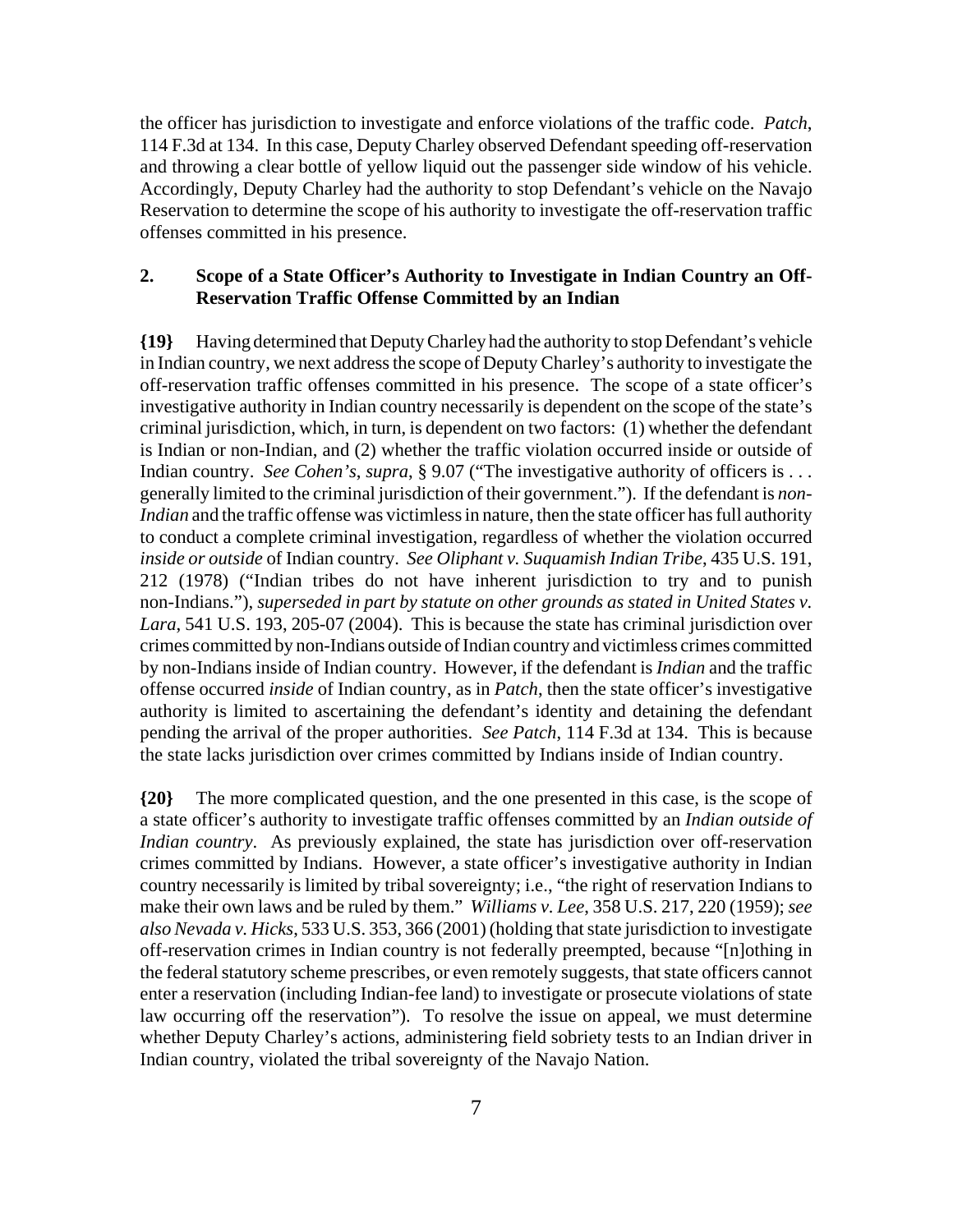**{21}** We begin our analysis with *Benally v. Marcum* (*Benally I*), in which state officers pursued and arrested an Indian driver on the Navajo Nation for off-reservation traffic violations committed in the officers' presence. 89 N.M. 463, 464-66, 553 P.2d 1270, 1271- 73 (1976), *holding limited in part by Benally II*, 119 N.M. at 499, 892 P.2d at 632. This Court noted that, under the Navajo Tribal Code, only Navajo police officers had the authority to apprehend an "'Indian [who] has committed a crime outside of Indian Country and is present in the Navajo 'Indian Country' and using it as an asylum from prosecution by the state.'" *Id.* at 464-65, 553 P.2d at 1271-72 (quoting Navajo Tribal Code, tit. 17, § 1001 (1970)). We held that Defendant's arrest violated the tribal sovereignty of the Navajo Nation "because it circumvented and was contrary to the orderly procedure for extradition from the Navajo Reservation provided for in" the Navajo Tribal Code. *Id.* at 464, 553 P.2d at 1271.

**{22}** Our holding in *Benally I* was "based on the existence of a valid procedure for extradition in the Navajo Tribal Code." *Benally II*, 119 N.M. at 498, 892 P.2d at 631; *see also State v. Yazzie*, 108 N.M. 677, 679, 777 P.2d 916, 918 (Ct. App. 1989) ("*Benally* [*I*] held that when an Indian commits a crime off-reservation, and is located on the reservation, tribal extradition procedures must be followed. If they are not, the arrest is illegal."). Where a valid extradition procedure exists, the arrest of an Indian on Indian land is illegal, regardless of whether the state officers are in fresh pursuit, *Benally II*, 119 N.M. at 498, 892 P.2d at 631, or whether the state's "interests are great and a serious crime is involved," *Yazzie*, 108 N.M. at 679, 777 P.2d at 918.

**{23}** Most courts that have addressed a state officer's authority to conduct criminal investigations in Indian country also "have found that a determination of whether such an exercise of state authority infringes on tribal sovereignty turns on the existence of a governing tribal procedure." *State v. Mathews*, 986 P.2d 323, 337 (Idaho 1999)<sup>3</sup>; *see also*, *e.g.*, *Arizona ex rel. Merrill v. Turtle*, 413 F.2d 683, 686 (9th Cir. 1969) (holding that the State of Arizona lacked the authority to extradite the Indian defendant from Indian country because the Navajo Nation has "codified and does now exercise its extradition power. This power cannot now be assumed by or shared with the State of Arizona without 'infring(ing) on the right of reservation Indians to make their own laws and be ruled by them.'" (citation

 $3$ We note that, unlike New Mexico, Idaho has assumed partial criminal jurisdiction over crimes committed by Indians in Indian country pursuant to Public Law 280. 67 Stat. 588 (1953) (permitting states to assume criminal jurisdiction over crimes committed by or against Indians in Indian country, with the consent of the Indian tribe) (codified as amended at 25 U.S.C. § 1321(a) (2006)); Idaho Code Ann. § 67-5101 (1963) (assuming criminal jurisdiction over certain offenses). However, *Mathews* involved the off-reservation crime of murder, and "the State of Idaho . . . did not assume jurisdiction over murder crimes or the execution of state court search warrants within Indian country." 986 P.2d at 334. Accordingly, "the limitations on state criminal jurisdiction over crimes committed within Indian country," were fully applicable to the Idaho Supreme Court's analysis in *Mathews*. *Id.* at 335.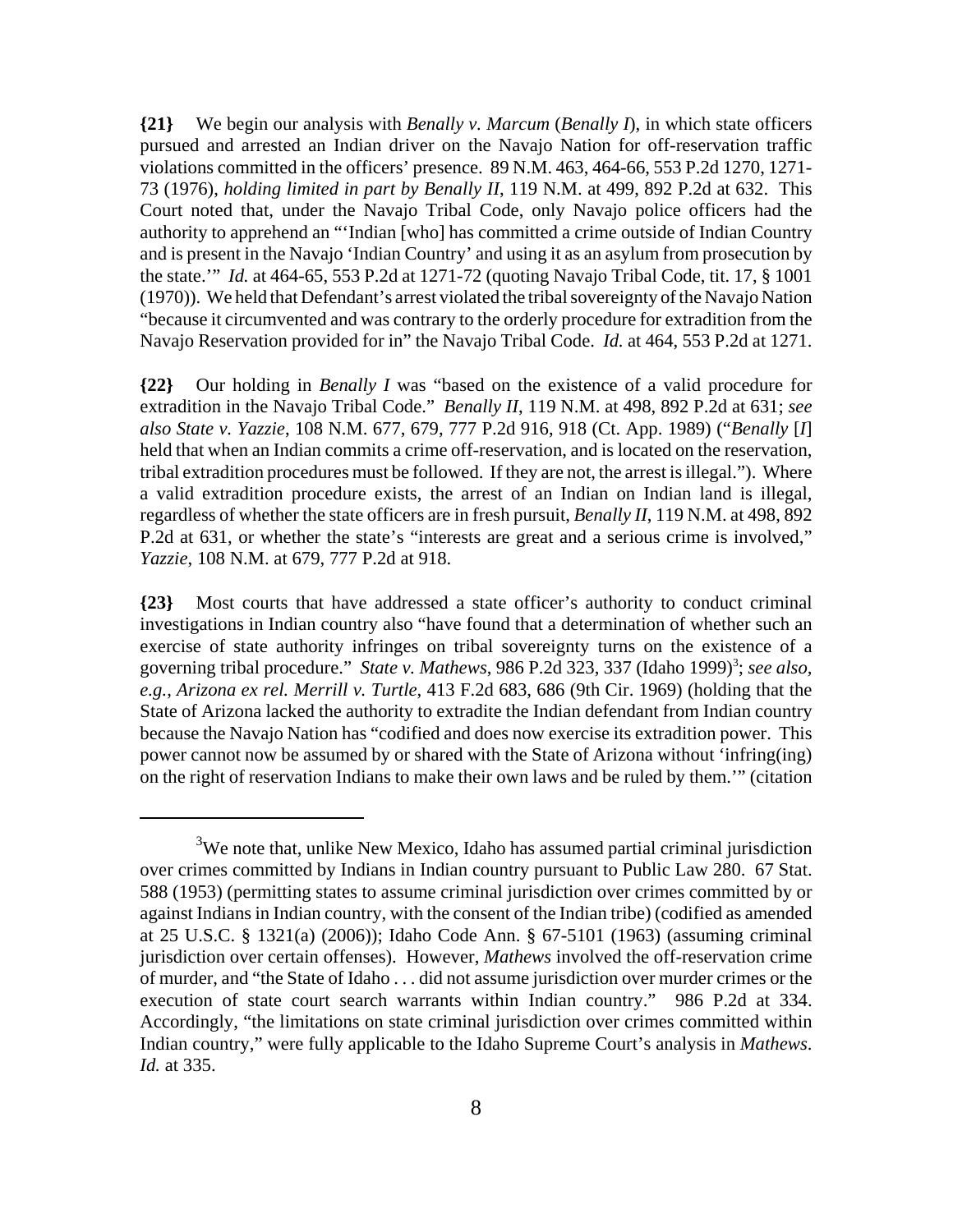omitted)). In the absence of a governing tribal procedure, the exercise of state authority to conduct a criminal investigation in Indian country does not infringe on tribal sovereignty because it does not affect the right of Indians to make their own laws and be ruled by them. *See Mathews*, 986 P.2d at 337 ("We agree with the view that tribal sovereignty is not infringed when a state court issued search warrant is executed within Indian country where the state possesses jurisdiction over the underlying crime and where tribal law does not provide a procedure for executing the warrant within Indian country."); *LeClair v. Powers*, 632 P.2d 370, 375-76 (Okla. 1981) (holding that the service of state process in Indian country did not interfere "with the self-governing activities of the Indian tribe" because it did not violate any governing provision of the tribal code). *But see State v. Cummings*, 679 N.W.2d 484, 488 (S.D. 2004) (holding that the "State has no jurisdiction to act on the reservations in South Dakota").

**{24}** The general consensus among our sister states regarding a state officer's authority to investigate off-reservation crimes in Indian country also is supported by *Hicks*, which held that "[s]tate sovereignty does not end at a reservation's border," because "an Indian reservation is considered part of the territory of the State." 533 U.S. at 361-62 (internal quotation marks and citation omitted). The Court noted that, although the states lack jurisdiction to implement substantive criminal laws regulating "on-reservation conduct involving only Indians," the states retain jurisdiction to execute state criminal process in Indian country for off-reservation crimes. *Id.* at 362-63 (internal quotation marks and citation omitted). The Court broadly defined the term "process" as "'any means used by a court to acquire or exercise its jurisdiction over a person or over specific property.'" *Id.* at 364 (quoting *Black's Law Dictionary* 1084 (5th ed. 1979)). The Court reasoned that "the reservation of state authority to serve process is necessary to prevent [such areas] from becoming an asylum for fugitives from justice." *Id.* (internal quotation marks and citation omitted). Accordingly, the Court held that

tribal authority to regulate state officers in executing process related to the violation, off reservation, of state laws is not essential to tribal selfgovernment or internal relations—to "the right to make laws and be ruled by them." The State's interest in execution of process is considerable, and even when it relates to Indian-fee lands it no more impairs the tribe's selfgovernment than federal enforcement of federal law impairs state government.

### *Id*.

**{25}** Although the Court's analysis in *Hicks* focused on the execution of a state search warrant, the term "process" is not limited to warrants or summons, but, rather, encompasses all state criminal process or procedure. *Black's Law Dictionary* 1325 (9th ed. 2004) ("The term process is not limited to summons. In its broadest sense it is equivalent to, or synonymous with, procedure, or proceeding." (internal quotation marks and citation omitted)). We conclude that field sobriety tests are procedural, rather than substantive, in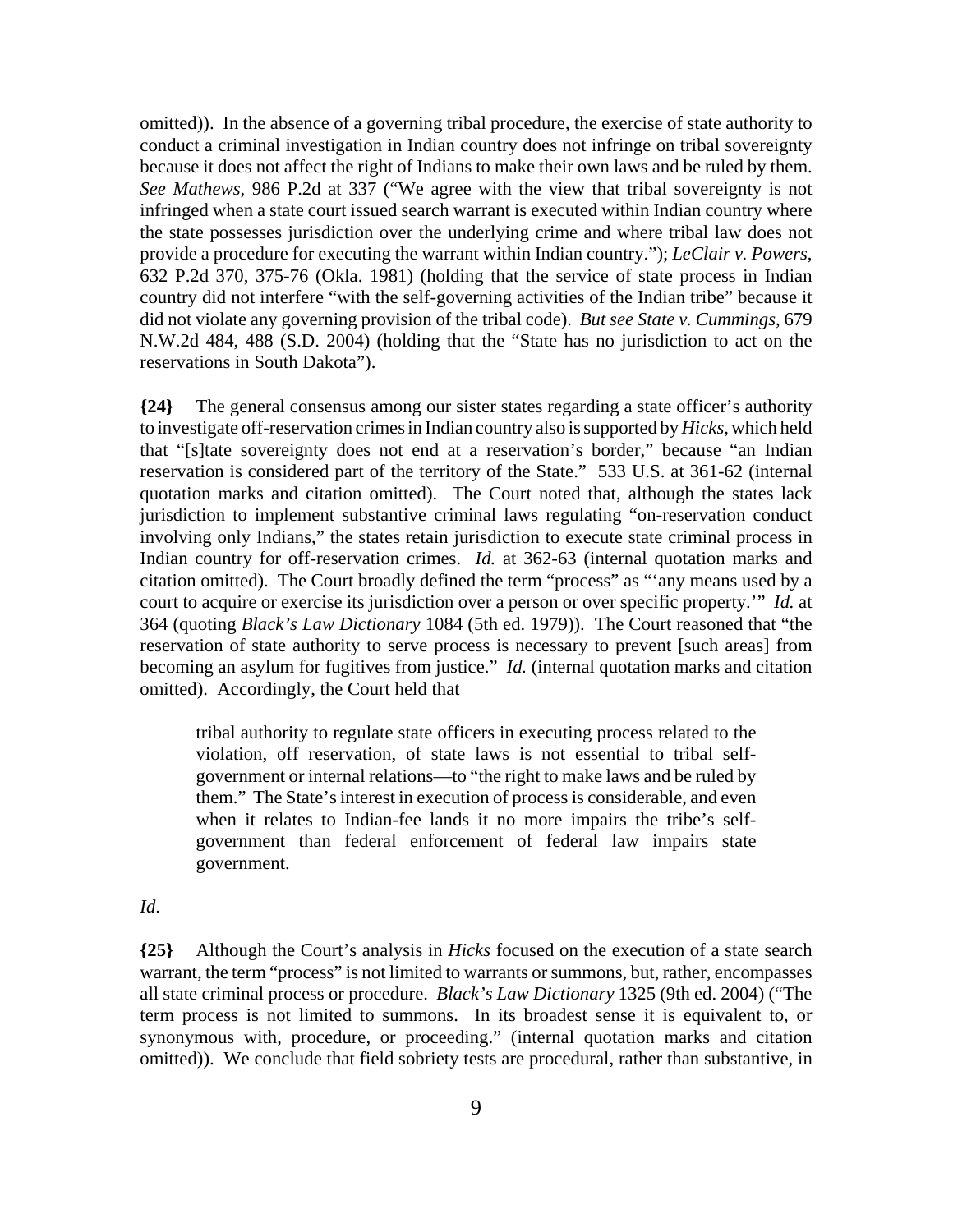nature because they are the investigative method by which the state enforces its substantive law prohibiting DWI. *See State ex rel. Gesswein v. Galvan*, 100 N.M. 769, 770, 676 P.2d 1334, 1335 (1984) ("It is well settled that a substantive law creates, defines, or regulates rights while procedural law outlines the means for enforcing those rights and obtaining redress."). Accordingly, pursuant to *Hicks*, Deputy Charley had the authority "to enter a reservation (including Indian-fee lands) for enforcement purposes." *Hicks*, 533 U.S. at 363.

**{26}** Defendant and Amicus Curiae Santa Ana Pueblo claim that our reliance on *Hicks* is misplaced because the above quoted language constitutes non-binding dicta. Specifically, they claim that the United States Supreme Court's analysis was joined by only two other justices and was not necessary to the opinion's holding. We disagree. First, the opinion of the Court was delivered by Justice Scalia and joined by five other Justices—Chief Justice Rehnquist and Justices Ginsburg, Kennedy, Souter, and Thomas. *Id.* at 354. Thus, a majority of the Court joined the analysis regarding state authority to investigate offreservation crimes committed by Indians in Indian country. Second, although *Hicks* involved *"tribal court* . . . *jurisdiction* over *civil claims* against state officials who entered tribal land to execute a search warrant against a tribe member suspected of having violated state law outside the reservation," the Court's analysis of *state criminal investigative jurisdiction* was essential to its holding. *Id.* at 355 (emphasis added). The Court held that the tribal court lacked jurisdiction to adjudicate the Indian plaintiff's civil claim because the tribe lacked jurisdiction to regulate the execution of state criminal process in Indian country for off-reservation crimes. *Id.* at 357-65. Accordingly, we reject Defendant's and Amicus Curiae's claim that *Hicks* is inapplicable to this case.

**{27}** We recognize that the United States Supreme Court's holding in *Hicks* could be construed broadly to suggest that state officers who are investigating off-reservation crimes in Indian country need not comply with governing tribal procedures. However, New Mexico has a unique and venerable tradition of deferring to a "[t]ribal government's exercise of the sovereign power vested in them." *Benally I*, 89 N.M. at 467, 553 P.2d at 1274; *see State v. Nysus*, 2001-NMCA-023, ¶ 5, 130 N.M. 431, 25 P.3d 270 (noting that "the holding in *Benally I* has been limited by New Mexico case law to apply only to Native Americans illegally arrested on Indian land because of the unique circumstances of tribal sovereignty"); *cf. Garcia v. Gutierrez*, 2009-NMSC-044, ¶ 65, 147 N.M. 105, 217 P.3d 591 ("Our state has a long and laudable tradition of comity between state and tribal courts . . . ."). In light of this tradition, we conclude that the courts of this state have adopted greater protection for tribal sovereignty as a matter of state law. *See State v. Javier M.*, 2001-NMSC-030, ¶ 24, 131 N.M. 1, 33 P.3d 1 ("[W]hile the federal constitution provides a minimum level of protection below which the states may not descend, states remain free to provide greater protection." (internal quotation marks and citation omitted)); *Cohen's*, *supra*, § 9.07 (noting that "nothing in *Hicks* prevents a state from cooperating with tribal governments by requiring its officials to seek tribal court warrants before conducting searches on tribal land").

**{28}** The Navajo Nation does not have a tribal procedure governing the administration of field sobriety tests. In the absence of such a codified procedure, we cannot conclude that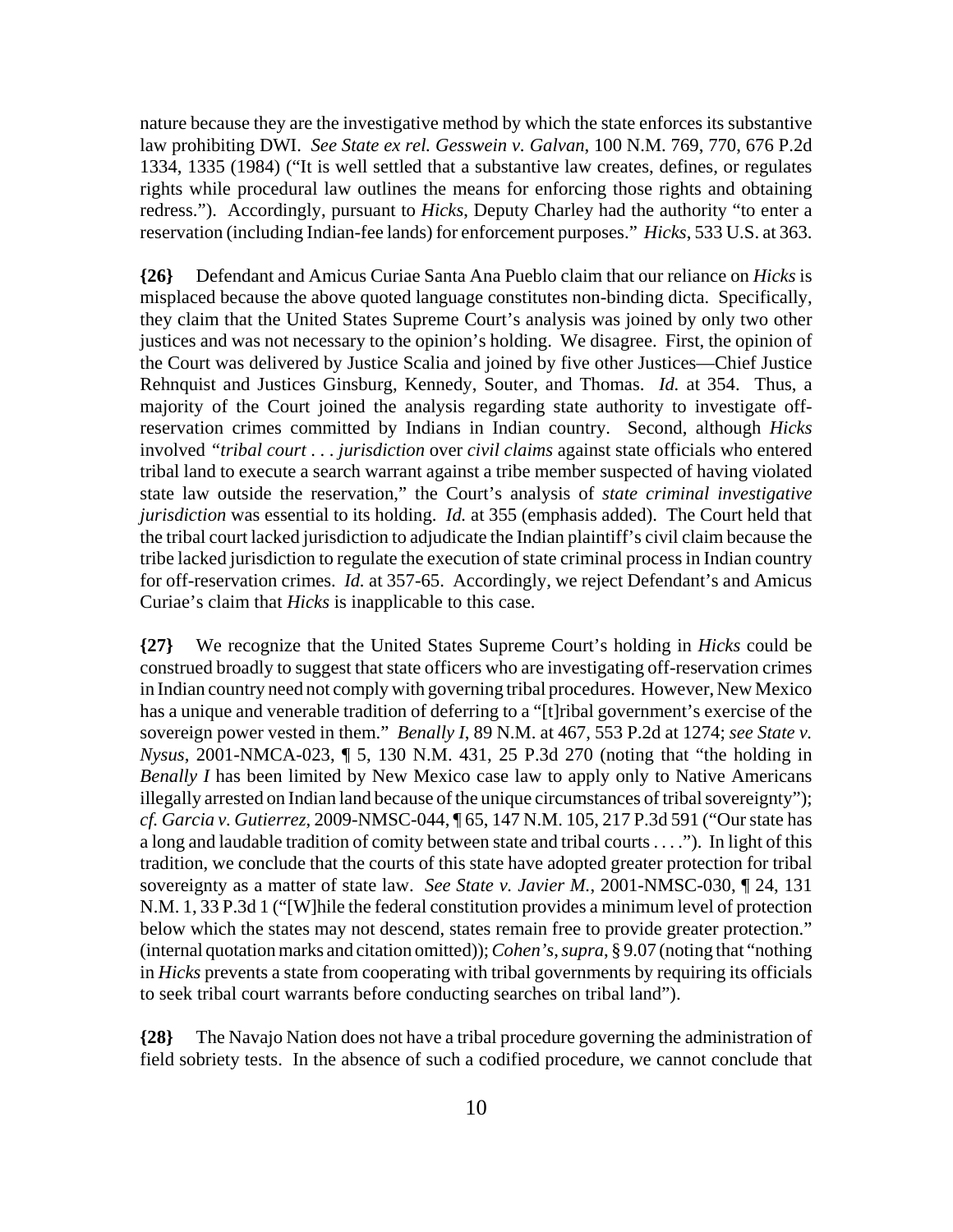Deputy Charley's actions infringed on the right of the Navajo Nation to make its own laws and be ruled by them. As the Court of Appeals correctly observed,

Officer Charley scrupulously respected Navajo Nation sovereignty. Officer Charley recognized the limits of his authority and did not arrest Defendant. After concluding that Defendant was driving while intoxicated, Officer Charley was faced with a predicament because he recognized he had no authority to arrest Defendant and because no Navajo police officers were available. Rather than allowing a suspected drunk driver to get back into his vehicle and possibly injure or kill people, Officer Charley allowed Defendant the opportunity to try getting someone else to give him a ride. Learning that no ride was available, Officer Charley allowed Defendant to leave the scene walking. There was no injury to the sovereignty of the Navajo Nation.

## *Harrison*, 2008-NMCA-107, ¶ 15.

**{29}** In its amicus curiae brief, the Navajo Nation indicates that it is willing to enter into a cross-commission agreement with San Juan County. If such an agreement had existed in this case, then there would be no grounds for this appeal: Deputy Charley would have had legal authority to pursue Defendant into the Navajo Nation, conduct the field investigation, and arrest Defendant in full compliance with the sovereignty of the Navajo Nation. Crosscommission agreements are consistent with this State's venerable tradition of cooperation and comity between state and tribal governments, and we encourage San Juan County to enter into a such an agreement with the Navajo Nation in order to protect the citizens of this State, who reside both on and off the reservation, from the danger of DWI, a problem which transcends borders.

### **C. Whether Defendant's Detention Ripened into a De Facto Arrest**

**{30}** Lastly, Defendant and Amicus Curiae Santa Ana Pueblo claim that Deputy Charley's detention of Defendant exceeded the bounds of a permissible traffic stop and ripened into a de facto arrest. They argue that this de facto arrest infringed on the sovereignty of the Navajo Nation because it violated the tribe's governing extradition procedures.

**{31}** Under the Fourth Amendment to the United States Constitution, "'police officers may stop a person for investigative purposes where, considering the totality of the circumstances, the officers have a reasonable and objective basis for suspecting that particular person is engaged in criminal activity.'" *State v. Werner*, 117 N.M. 315, 317, 871 P.2d 971, 973 (1994) (quoting *United States v. Williams*, 962 F.2d 1218, 1223 (6th Cir. 1992)). "An officer who makes a valid investigatory stop may briefly detain those he suspects of criminal activity to verify or quell that suspicion." *Id*.

New Mexico courts follow the two-part test set forth in *Terry* to analyze the reasonableness of an officer's actions during a traffic stop. *State v. Duran*,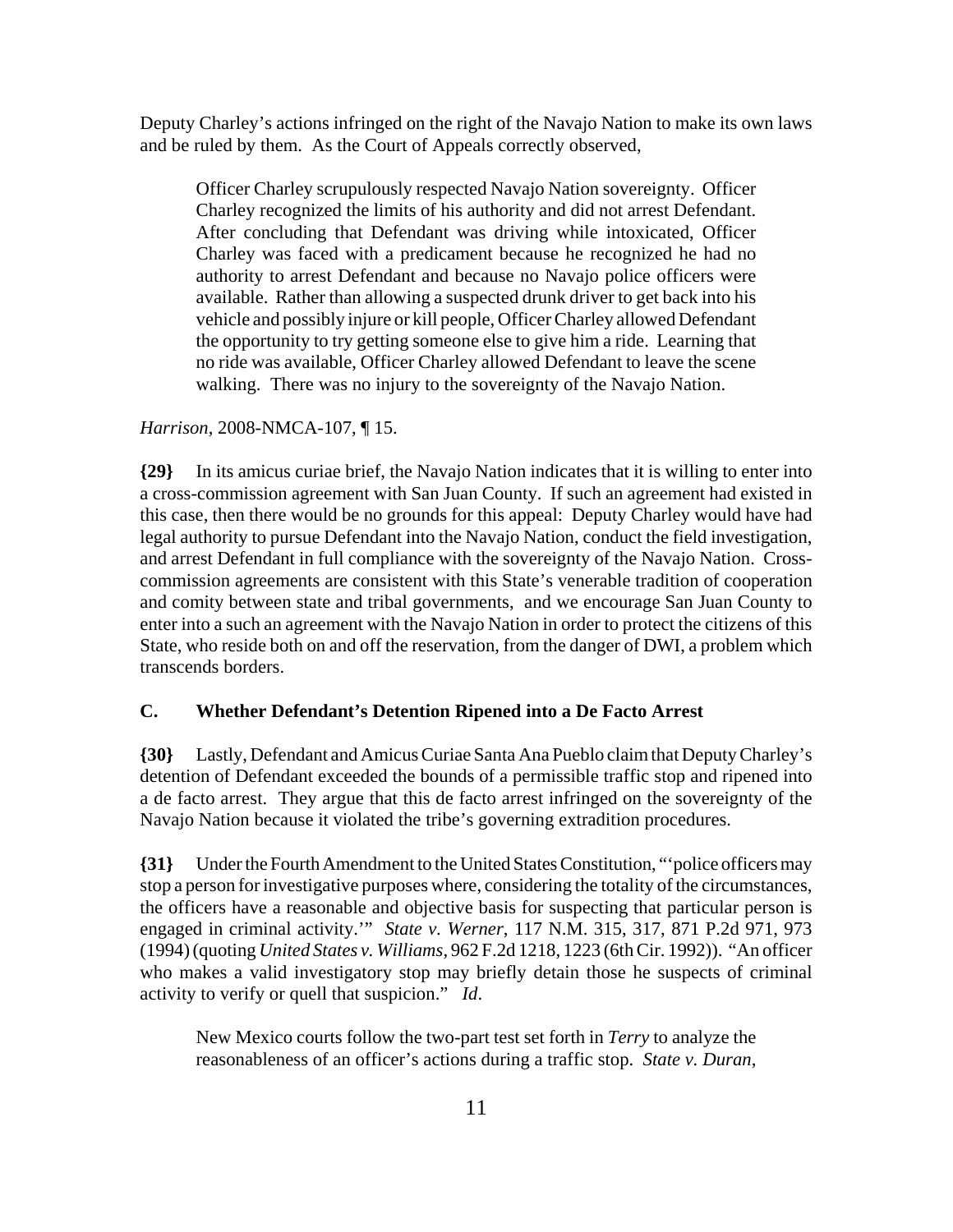2005-NMSC-034, ¶ 23, 138 N.M. 414, 120 P.3d 836. Under *Terry*, "the officer's action [must have been] justified at its inception, and . . . it [must have been] reasonably related in scope to the circumstances which justified the interference in the first place." *Terry*, 392 U.S. at 19-20, 88 S. Ct. 1868; *accord Duran*, 2005-NMSC-034, ¶ 23, 138 N.M. 414, 120 P.3d 836.

*State v. Funderburg*, 2008-NMSC-026, ¶ 13, 144 N.M. 37, 183 P.3d 922. "A court should consider both the length of the detention and the manner in which it is carried out when determining whether a lawfully-initiated investigatory detention has become unlawfully extended." *State v. Sewell*, 2009-NMSC-033, ¶ 17, 146 N.M. 428, 211 P.3d 885; *see also Funderburg*, 2008-NMSC-026,  $\P$ 16 ("An officer's continued detention of a suspect may be reasonable if the detention represents a graduated response to the evolving circumstances of the situation.").

**{32}** Deputy Charley initiated the traffic stop in this case, because he observed Defendant speeding and throwing a clear bottle of yellow liquid from his vehicle. After stopping Defendant, Deputy Charley noticed that Defendant had blood-shot, watery eyes and smelled moderately of alcohol. In response to questioning, Defendant admitted that the discarded bottle contained alcohol. Deputy Charley suspected that Defendant had been driving while intoxicated and, therefore, administered a series of field sobriety tests. Based upon Defendant's performance on these tests, Deputy Charley determined that Defendant was impaired by alcohol to the slightest degree. Defendant was free to, and indeed did, leave the scene of the investigation by walking to the home of a nearby relative. Deputy Charley subsequently secured a warrant for Defendant's arrest, which was executed in compliance with Navajo Nation Code procedures.

**{33}** It is undisputed that Deputy Charley had a reasonable and objective basis for suspecting Defendant of criminal activity and, therefore, that the initial stop of Defendant's vehicle was lawful. Although Defendant and Amicus Curiae Santa Ana Pueblo allege that the length and manner of Defendant's detention exceeded that which was necessary for Deputy Charley to quell or verify his initial suspicion of criminal activity, there is no evidence in the record to support this allegation. *See State v. Williamson*, 2000-NMCA-068, ¶¶ 5-16, 129 N.M. 387, 9 P.3d 70 (holding that the defendant was not under de facto arrest during a routine traffic stop, despite a brief detention following the administration of field sobriety tests); *Armijo v. State Transp. Dep't*, 105 N.M. 771, 773, 737 P.2d 552, 554 (Ct. App. 1987) (holding that the defendant was not under de facto arrest during a routine traffic stop, even though he was "asked to repeat the field sobriety tests and answer questions posed by [a] second officer"). We therefore reject Defendant's claim that his detention ripened into a de facto arrest, which infringed on the sovereignty of the Navajo Nation.

## **III. CONCLUSION**

**{34}** We conclude that state officers have the authority to enter Indian country to investigate off-reservation crimes committed in their presence by Indians, so long as the